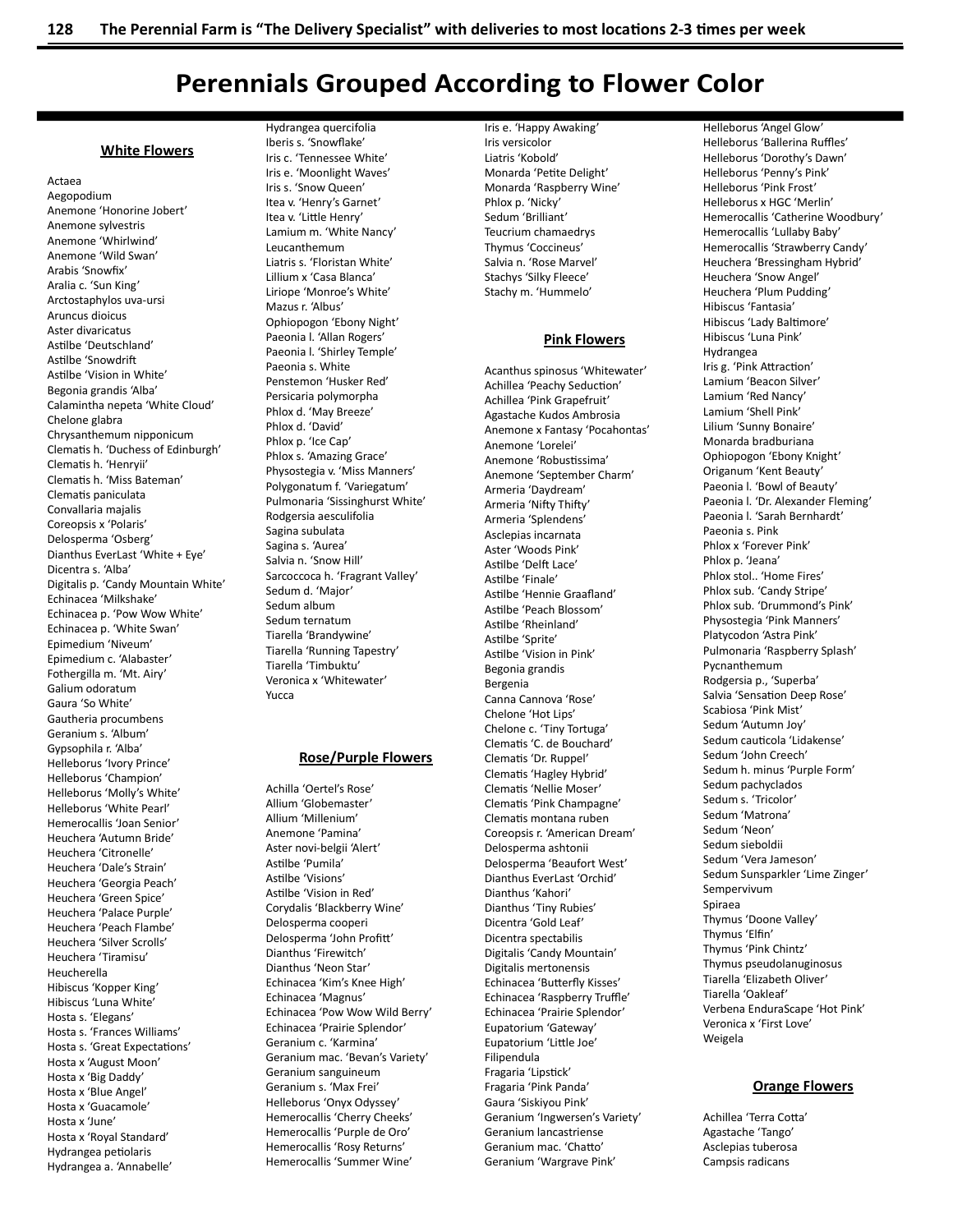# Perennials Grouped According to Flower Color

Campsis r. 'Indian Summer' Croscosmia 'E. Mckenzie' Delosperma dyeri Delosperma 'Fire Spinner' Echinacea 'Harvest Moon' Euphoria p. 'Bonfire' Gaillardia 'Arizona Sun' Gaillardia Mesa 'Peach' Geum Cocktails 'Mai Tai' Helenium a. Mariachi 'Fuego' Hemerocallis fulva Iris g. 'Harvest of Memories' Kniphofia 'Flamenco'

### Brown Flowers

Asarum canadense

### Green Flowers

Echinacea p. 'Green Jewel' Echinacea p. 'Green Twister'

### Yellow Flowers

Achillea 'Coronation Gold' Achillea 'Little Moonshine' Achillea 'Moonshine' Agastache Kudos 'Yellow' Alchemilla mollis Baptisia x 'Carolina Moonlight' Baptisia 'Solar Flare' Prairieblues Campsis 'Flava' Canna Cannova 'Yellow' Chrysogonum virginianum Coreopsis 'Citrine' Coreopsis 'Cosmic Eye' Coreopsis 'Early Sunrise' Coreopsis 'Moonbeam' Coreopsis g. 'Solanna Golden Sphere' Coreopsis g. 'Sun Up' Coreopsis 'Tequila Sunrise' Coreopsis 'Zagreb' Coreopsis p. 'Summer Sunshine' Crocosmia 'Norwich' Delosperma 'Gold Nugget' Echinacea 'Cleopatra' Epimedium 'Frohnleiten' Epimedium 'Sulphureum' Euphorbia robbiae Gaillardia 'Mesa Yellow' Helenium a. Mariachi Series 'Sombrero' Helianthus 'First Light' Helianthus 'Lemon Queen' Hemerocallis 'Bonanza' Hemerocallis 'Gail's Fragrant Treasure' Hemerocallis 'Happy Returns' Hemerocallis 'Hyperion' Hemerocallis 'Mary Todd' Hemerocallis 'Stella de Oro' Hypericum Lamiastrum Ligularia Lonicera s. 'John Clayton' Lysimachia nummalaria Lysimachia n. 'Aurea'

Paeonia s. Yellow Rudbeckia Santolina Sedum divergens Sedum f. 'Weihenstephaner Gold' Sedum f. 'Antique Grill' Sedum h. 'Makino' Sedum kamtschaticum Sedum k. 'Variegatum' Sedum m. 'Ogon' Sedum m. 'Salsa Verde' Sedum 'Blue Spruce' Sedum r. 'Angelina' Sedum r. 'Lemon Ball' Sedum sexangulare Sedum s. 'Cape Blanco' Senecio Solidago Stokesia 'Mary Gregory'

Lavender/Purple Flowers

Anemone Wild Swan (white & lilac)

Dianthus 'Everlast Lavender + Eye' Dianthus 'Everlast Lilac + Eye' Epimedium 'Lilafee' Hemerocallis 'Little Grapette' Hosta f. 'Aureomarginata' Hosta 'Big Daddy' Hosta 'Blue Cadet' Hosta 'Blue Mouse Ears' Hosta 'Coast to Coast' Hosta 'Empress Wu' Hosta 'Fire & Ice' Hosta 'Francee' Hosta 'Gold Standard' Hosta 'Golden Tiara' Hosta 'Guacamole' Hosta 'Halcyon' Hosta 'June' Hosta 'Krossa Regal' Hosta 'Minuteman' Hosta 'Patriot' Hosta 'Paul's Glory' Hosta 'Shade Fanfare' Hosta 'Sum & Substance' Iris e. 'Lion King' Iris e. 'Variegata' Lamium 'Purple Dragon'

Acanthus spinosus

Aster 'Purple Dome' Aster 'Woods Purple' Astilbe t. 'Purple Candles' Baptisia 'Lunar Eclipse' Prairieblues

Baptisia 'Purple Smoke' Clematis 'Jackmanii'

Lavandula Liriope 'Big Blue' Liriope spicata Menthe requienii **Nepeta** 

Paeonia s. Lavender Perovskia

Phlox p. 'Jeana'

Phlox 'Triple Play' Phlox sub. 'Purple Beauty'

Phlox p. 'David's Lavender'

Phlox stol. 'Sherwood Purple'

Salvia 'Caradonna' Salvia 'Caramia' Salvia 'East Friesland' Salvia 'May Night' Sedum 'Brilliant' Scabiosa 'Butterfly Blue' Stokesia 'Color Wheel' Tricyrtis 'Samurai' Tricyrtis 'Sinonome' Verbena bonariensis Verbena 'Homestead Purple' Verbena h. EnduraScape 'Purple' Viola 'Silver Gem'

### Red Flowers

Achillea 'Paprika' Achillea 'Pomegranate' Achillea 'Strawberry Seduction' Aquilegia 'Little Lanterns' Anemone Fantasy™ 'Red Riding Hood' Armeria p. 'Ballerina Red' Astilbe 'Fanal' Astilbe 'Montgomery' Canna Cannova 'Bronze Scarlet' Clematis 'Ernest Markham' Clematis 'Ville de Lyon' Coreopsis Lil Bang 'Red Elf' Coreopsis 'Mercury Rising' Crocosmia 'Lucifer' Dianthus b. 'Heart Attack' Dianthus Everlast 'Burgundy Blush' Dianthus 'Frosty Fire' Dicentra 'Luxurient' Echinacea 'Solar Flare' Epimedium rubrum Gaillardia g. 'Arizona Red Shades' Helenium a. Mariachi 'Salsa' Helleborus 'Anna's Red' Helleborus 'Ruby Wine' Hemerocallis 'Chicago Apache' Hemerocallis 'Pardon Me' Hibiscus 'Lord Baltimore' Hibiscus 'Luna Red' Hibiscus 'Midnight Marvel' Lobelia cardinalis Lobelia 'Black Truffle' Lonicera s. 'Major Wheeler' Lychnis 'Lipstick' Monarda 'Jacob Cline' Monarda 'Raspberry Wine' Paeonia l. 'Felix Crousse' Paeonia s. Red Phlox 'Scarlet Flame' Salvia g. Arctic Blaze 'Red' Sedum 'Dazzleberry' Sedum 'Voodoo' Verbena 'Homestead Carpet Red' Verbena EnduraScape 'Red' Veronica s. 'Red Fox'

### Blue/Violet Flowers

Aconitum Agastache 'Black Adder' Agastache 'Blue Fortune' Agastache 'Golden Jubilee'

Ajuga Amsonia 'Blue Ice' Amsonia hubrichtii Aquilegia 'Pumila' Aster 'Wood's Blue' Aster 'Jindai' Baptisia australis Baptisia 'Purple Smoke' Brunnera Calamintha 'Blue Cloud' Campanula 'Birch Hybrid' Campanula 'Blue Waterfall' Centaurea montana Ceratostigma plumbaginoides Clematis 'Ramona' Clematis 'Polish Spirit' Corydalis elata Eryngium Geranium 'Rozanne' Hydrangea Iris cristata Iris c. 'Powder Blue Giant' Iris c. 'Eco Bluebird' Iris s. 'Caesar's Brother' Iris s. 'Royal Blue' Isotoma Kalimeris i. 'Blue Star' Lithodora d. 'Grace Ward' Lobelia siphilitica Mazus reptans Meehania cordata Mertensia Passiflora 'Waterloo Blue' Perovskia Phlox d. 'Blue Moon' Phlox stol. 'Blue Ridge' Phlox sub. 'Emerald Blue' Platycodon 'Sentimental Blue' Polemonium Pulmonaria 'High Contrast' Pulmonaria 'Trevi Fountain' Rosmarinus o. 'Arp' Rosmarinus o. 'Hill Hardy' Salvia 'Blue Hill' Salvia n. 'Lyrical Blues' Sisyrichium Stokesia 'Blue Danube' Stokesia 'Peachie's Pick' Tradescantia x 'Concord Grape' Tradescantia 'Sweet Kate' Veronica 'Georgia Blue' Veronica oltensis Veronica r. 'Sunshine' Veronica 'Royal Candles' Veronica x 'Sunny Border Blue' Veronica 'Tidal Pool' Vinca minor

### Mixed Colors

Aquilegia 'Biedermeier' Aquilegia c. 'Songbird Mix' Delphinium 'Pacific Giants Mix' Echinacea 'Cheyenne Spirit' Helleborus 'Brandywine' Helleborus 'Royal Heritage Strain'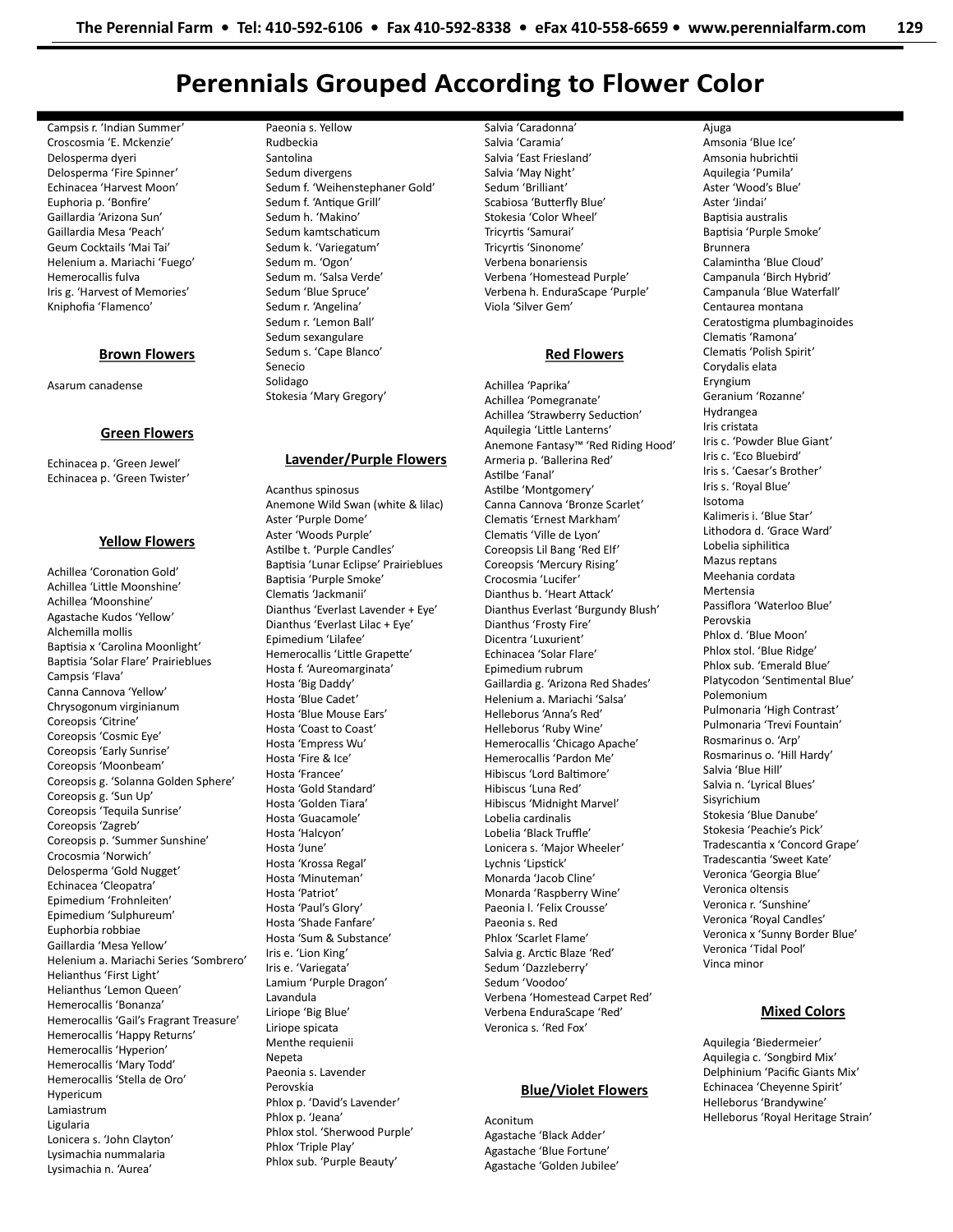# Perennials with Multi-colored Foliage and Grouped by Bloom Time

Vinca minor

Weigela

Viola w. 'Silver Gem'

### **Multi-colored Foliage**

Acanthus spinosus 'Whitewater' Aegopodium 'Variegatum' Aeonium haworthii 'Kiwi' Agastache 'Golden Jubilee' Ajuga r. 'Burgundy Glow' Aralia c. 'Sun King' Armeria 'Nifty Thrifty' Brilliance Autumn Fern Brunnera Colocasia Coreopsis x 'Tequila Sunrise' Dicentra 'Gold Leaf' Epimedium Euphorbia x m. 'Ascot Rainbow' Ghost Fern Hedera helix cultivars Heuchera Heucherella Hosta Houttiuynia c. 'Chamelon' Iris e. 'Variegata' Krauss Gold Tips Spikemoss Lady in Red Fern Lamium Lamiastrum g. 'Herman's Pride' Leptinella Liriope 'Silver Dragon' Lysimachia n. 'Aurea' Ophiopogon 'Silver Mist' Ornamental Grasses Phlox 'Triple Play' Polemonium Polygonatum f. 'Variegatum' Pulmonaria Salvia 'Tricolor' Santolina incana nana Sedums Spiraea Stachys Thymus x citriodorus 'Variegata' Thymus 'Doone Valley' Thyme v. 'Silver Posie' Tiarella Tradescantia a. 'Sweet Kate' Ursula's Red Fern Veronica r. 'Sunshine' Viola w. 'Silver Gem' Weigela Yucca

### Spring Blooming

Acanthus spinosus Achillea Aegopodium p. 'Variegatum' Ajuga Anemone sylvestris Aquilegia Arabis c. 'Snowfix' Arctostaphylos uva-ursi Armeria Aruncus Asarum Bergenia Brunnera Campanula x 'Birch Hybrid' Chrysogonum virginianum Convallaria Corydalis Dianthus Dicentra Epimedium Euphorbia Fragaria Gallium Geum Helleborus Heuchera Heucherella Iberis Iris cristata Iris ensata Iris sibirica Lamiastrum Lamium Leptinella Lithodora d. 'Grace Ward' Lysimachia Mazus Meehania cordata Mertensia Pachysandra Paeonia Phlox divaricata Phlox g. 'Triple Play' Phlox stolonifera Phlox subulata Polemonium Polygonatum Pulmonaria Sagina Sarcococca h. 'Fragrant Valley' Sedum d. 'Major' Sisyrinchium Stokesia Tiarella

Summer Blooming Acanthus Achillea Actaea Agastache Alchemilla Allium Amsonia Aralia c. 'Sun King' Asclepias Aster Astilbe **Baptisia** Buddleia Calamintha Campanula Campsis Canna Caryopteris Centaurea Ceratostigma Chelone **Clematis** Coreopsis Crocosmia Delosperma Dianthus Dicentra Digitalis Echinacea Eupatorium Filipendula rubra Fragaria Gaillardia Gaura Geranium Geum Gypsophila r. 'Alba' Helenium Helianthus Heliopsis Hemerocallis Heuchera Heucherella Hibiscus Hosta Hypericum Hydrangea Iris versicolor Isotoma fluviatilis

Kalimeris Kniphofia Lavandula Leucanthemum Liatris Ligularia Lilium Liriope Lobelia Lonicera Lychnis 'Lipstick' Menthe Monarda Nepeta Oenothera Origanum Paeonia Passiflora Pennisetum (grass) Penstemon Perovskia Persicaria Phlox paniculata Physostegia Platycodon Pycnanthemum Rodgersia Roses Rudbeckia Salvia Santolina Scabiosa Sedum Senecio Spiraea Stokesia Thymus **Tradescantia Tricyrtis** Verbena Vernonia noveboracensis Veronica Weigela Yucca

## Late or Fall Blooming

Aconitum Anemone Aster Begonia grandis Begonia g. 'Alba' Buddleia Campsis Canna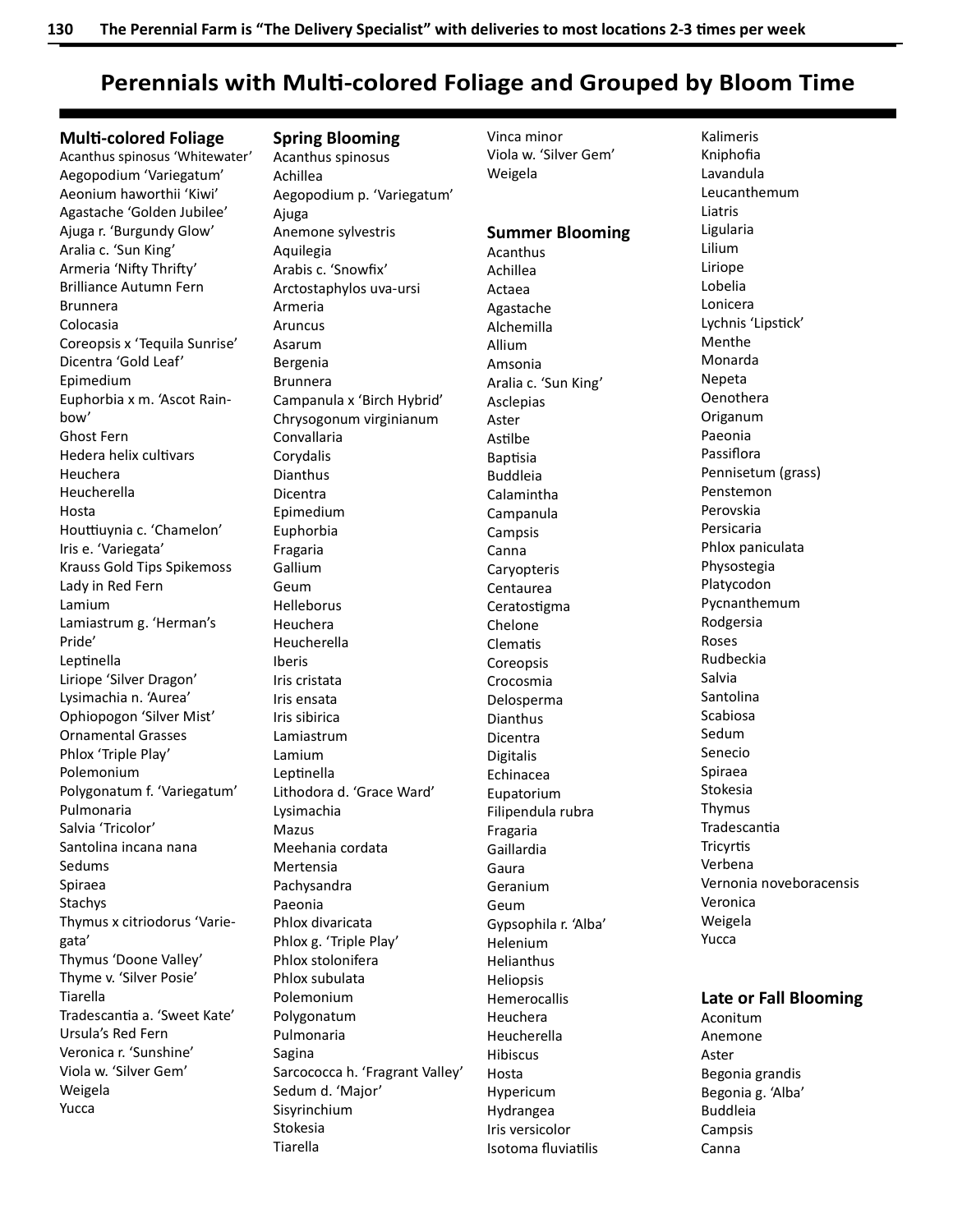# Plants Grouped According to Specific Traits

Caryopteris Ceratostigma Chelone Chrysanthemum nipponicum Clematis paniculata Echinacea Eupatorium Heuchera Hibiscus Hosta varieties Ligularia Liriope Lobelia Ornamental grasses Pansy Perovskia Phlox paniculata Physostegia Rudbeckia Salvia Scabiosa Sedum Solidago Stokesia **Tricyrtis** Verbena Veronica Viola

## Long Blooming 6-10 wk

Achillea Agastache Armeria Aster Begonia Brunnera Buddleia Calamintha Caryopteris Centaurea Chelone Chrysanthemum **Clematis** Coreopsis Corydalis Delosperma Dianthus Dicentra Echinacea Eupatorium Fragaria Gaillardia Gaura Geranium

Heliopsis Helleborus Hemerocallis Heuchera Heucherella Hydrangea Lavandula Leucanthemum Lobelia Lonicera Nepeta Oenothera Origanum Ornamental grasses Passiflora Phlox paniculata Perovskia Phlox varieties Physostegia Roses Rudbeckia Salvia nemorosa Salvia g. Arctic Blaze 'Red' Scabiosa Sedum Spiraea Stokesia **Tradescantia** Verbena

### Drought-tolerant

Veronica

(These plants may look bad in times of drought, but will revive from a drought. They do generally look better when watered consistently)

Achillea Aegopodium p. 'Variegatum' Agastache Alchemilla Allium Arabis Armeria Artemisia Asclepias Aster **Baptisia** Buddleia Calamintha Campanula Centaurea Ceratostigma

Delosperma

Echinacea Epimedium Eryngium Euphorbia Gaillardia Gaura Geranium Gyspsophila repens 'Alba' Hayscented Fern Hedera helix Hemerocallis Heuchera Hypericum Iberis Iris Kalimeris 'Blue Star' Kniphofia Lavandula Leucanthemum Liatris Liriope Lithodora Lonicera Muehlenbeckia axillaris Origanum Ornamental Grasses Pachysandra Penstemon Perovskia Phlox subulata Salvia nemorosa Salvia greggi 'Arctic Blaze Red' Santolina Sedum Sempervivum Solidago Stachys Stokesia Thymus Verbena Vinca Yucca

## Evergreen

Ajuga Arabis Arctostaphylos uva-ursi Armeria Autumn Fern Bergenia Carex Christmas Fern Delosperma Dianthus (semi-evergreen)

Dixie Wood Fern Euphorbia robbiae Evergreen Wood Fern Fortune's Hardy Holly Fern Gaultheria procumbens Hedera helix Helleborus Herniaria glabra Heuchera (semi-evergreen) Heucherella Iberis (semi-evergreen) Japanese Holly fern Korean Rock Fern Lavandula Liriope Lonicera Ophiopogon Pachysandra Phlox stolonifera Phlox subulata Santolina incana nana Sarcococca h. 'Fragrant Valley' Sedum varieties Sempervivum Teucrium chamaedrys Tassel Fern Tiarella Vinca Yucca

## **Attractive to Butterflies** and/or Hummingbirds Achillea

Aconitum Actaea Agastache Ajania Ajuga Allium Anemone Aquilegia Aralia cordata 'Sun King' (birds like the berries) Arctostaphylos uva-ursi Armeria Aruncus Asclepias Aster Astilbe **Baptisia** Buddleia Calamintha Campanula Campsis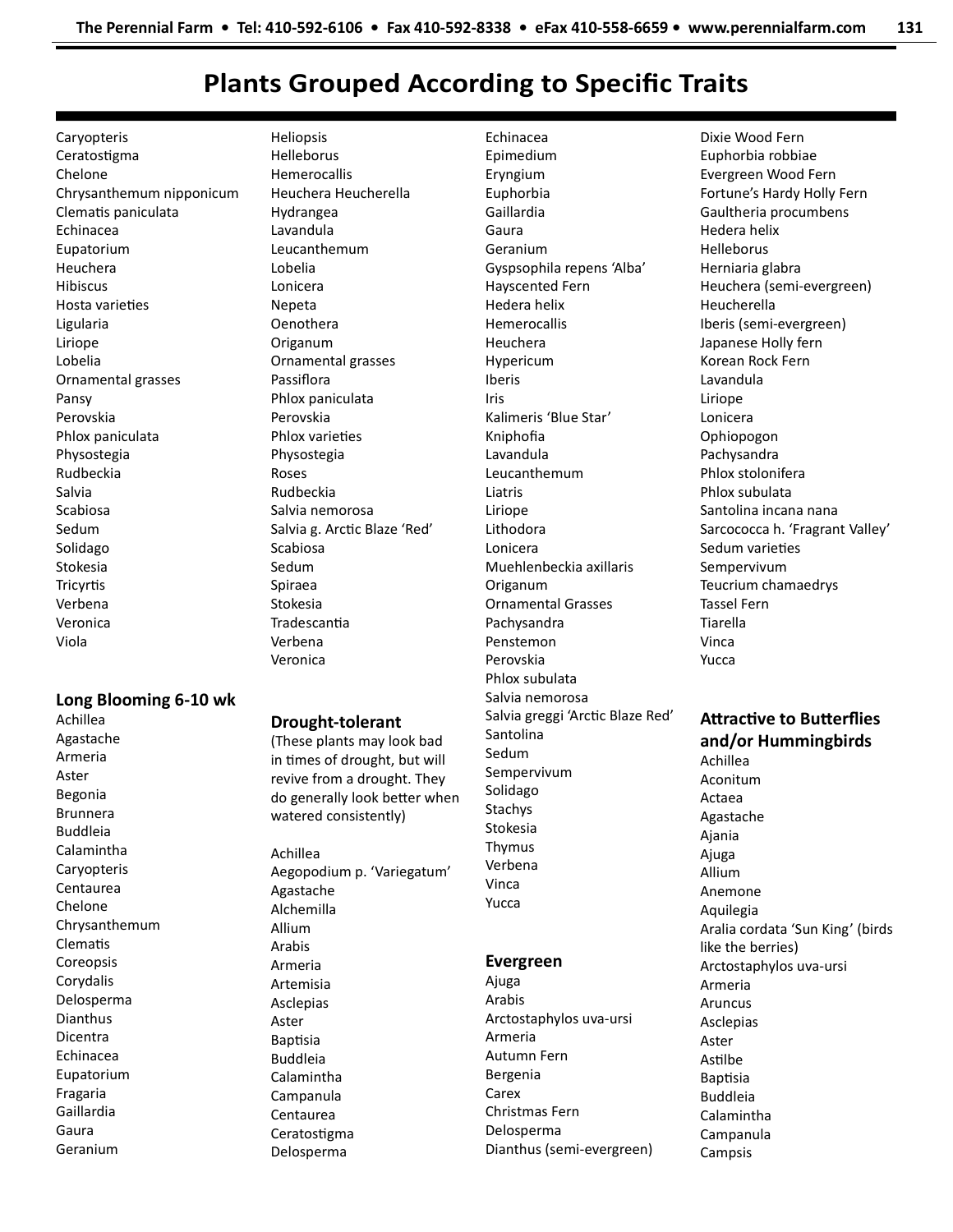# **Plants Grouped According to Specific Traits**

Canna Caryopteris Centaurea Ceratostigma Chelone Chrysanthemum Clematis Coreopsis Crocosmia Delphinium **Dianthus** Dicentra **Digitalis** Echinacea Eryngium Eupatorium Fothergilla Gaillardia Gallium Geum Geranium **Helenium Heliopsis** Helianthus Hemerocallis Heuchera Heucherella Hibiscus Hosta Hydrangea Iberis Itea Iris Kalimeris i. 'Blue Star' Kniphofia Lavandula Leucanthemum Liatris Lilium Lobelia Lonicera Monarda Nepeta Oenothera Origanum Parthenocissus Passiflora Phlox Physostegia Pycnanthemum Rhus a. 'Gro-Low' Rosmarinus Rudbeckia Salvia Scabiosa

Sedum Solidago Spiraea Stokesia Teucrium chamaedrys Tiarella Vaccinium Verbena Vernonia noveboracensis Veronica Viola Weigela Yucca

## **Moisture Tolerant**

Acorus Actaea Ajuga Alchemilla Alocasia Anemone Aralia cordata 'Sun King' Aruncus dioicus Asclepias incarnata Astilbe Bergenia **Brunnera Buddleia** Calamagrostis Canna Carex Chasmanthium Chelone Chrysogonum virginianum Colocasia Deschampsia Equisetum hyemale Erianthus Fargesia Filipendula Ferns Fothergilla Gallium Hosta Houttuynia Iris ensata Iris versicolor Itea Juncus Leptinella Ligularia Liriope Lobelia Mazus

Meehania Mertensia virginica Musa Phalaris Phlox divaricata Phlox glaberrima 'Triple Play' Physostegia Polygonatum falcatum 'Variegatum'Rodgersia Sarcococca h. 'Fragrant Valley' Senecio Sisyrinchium Tradescantia Vinca minor

## **Aromatic Leaves**

Achillea Acorus Agastache Allium Artemisia Calamintha Comptonia peregrine Geranium 'Biokovo' Geranium 'Karmina' Geranium m. 'Bevan's Variety' Geranium 'Ingwersen's Variety' Hayscented Fern Houttuynia Lavandula Menthe requienii mentha Monarda Nepeta Perovskia Rhus aromatic 'Gro-Low' Rosmarinus Salvia Santolina Sarcococca h. 'Fragrant Valley' Thymus

### **Fragrant Flowers**

Asclepias incarnata **Buddleia** Convallaria Dianthus Echinacea 'Solar Flare' Fothergilla Gallium Hemerocallis Hosta 'Guacamole' Hosta 'Royal Standard' Lavandula Lilium (Oriental)

Lonicera Paeonia lactiflora Paeonia suffruticosa Phlox paniculata Polemonium Pycnanthemum Roses Rosmarinus Tiarella Yucca

# **PERFNNIALS FOR SPECIFIC LOCATIONS**

## **Partly Shady**

Acanthus Acorus Actaea Aegopodium p. 'Variegatum' Ajuga Alchemilla Amsonia 'Blue Ice' Anemone Aquilegia Aralia c. 'Sun King' Arctostaphylos uva-ursi Aruncus Asarum Aster divaricatus Astilbe Begonia Bergenia **Brunnera** Carex (Sedge) Chelone Chrysogonum virginianum Clematis 'Candy Stripe' Comptonia peregrina Convallaria Corydalis Elymus (Grass) Epimedium Euonymus coloratus Eupatorium Euphorbia p. 'Bonfire' Ferns Filipendula Fothergilla major 'Mt Airy' Fargesia (Bamboo) Gallium Gaultheria procumbens Geranium Geum Hakonechloa (grass)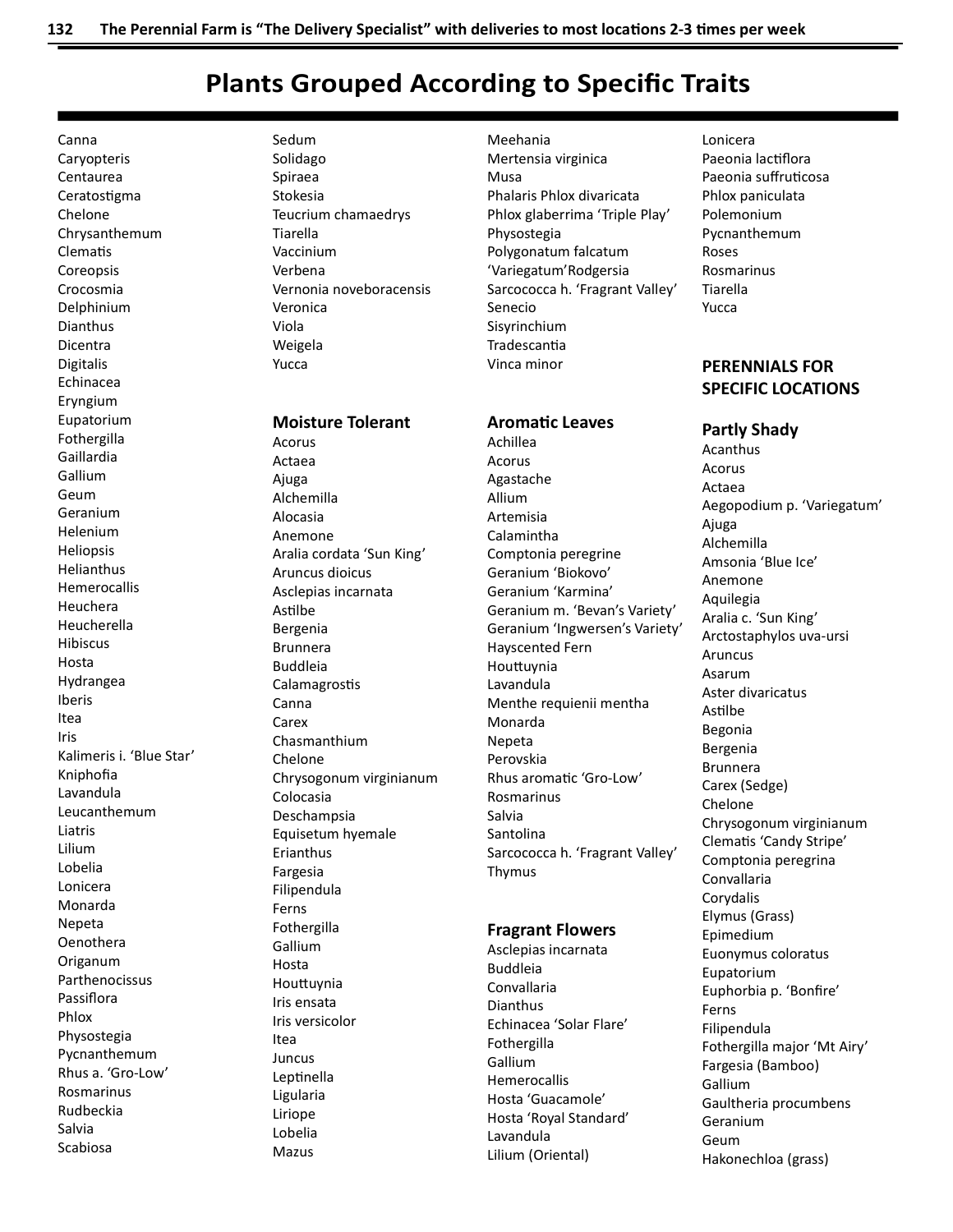# Plants Grouped According to Specific Traits

Hedera Helix Helleborus Herniaria Heuchera Heucherella Hosta Hydrangea Hydrangea petiolaris Itea Isotoma fluviatilis Lamiastrum Lamium Leptinella Ligularia Liriope Lithodora Lysimachia Mazus Meehania Menthe Mertensia Muehlenbeckia Ophiopogon Pachysandra Parthenocissus Phlox divaricata Phlox stolonifera Pleioblastus (Bamboo) Polemonium Polygonatum f. 'Variegatum' Pulmonaria Rhus aromatic 'Gro-Low' Rodgersia Sagina Sarcococca h. 'Fragrant Valley' Sedum ternatum Seslaria autumnalis Sisyrinchium Tiarella **Tradescantia Tricyrtis** Vaccinium Vinca Viola walteri 'Silver Gem'

## Rock Gardens

Ajuga Alchemilla Anemone sylvestris Arabis Armeria Artemisia 'Silver Mound' Asarum Aster 'Alert'

Astilbe 'Pumila' Astilbe 'Hennie Graafland' Astilbe 'Sprite' Bergenia Calamintha Campanula Ceratostigma Convallaria Delosperma Dianthus Epimedium Geranium Hosta 'Blue Cadet' Hosta 'Blue Mouse Ears' Iberis Iris cristata Isotoma Lamium Lithodora Mazus Meehania cordata Mentha requienii Ophiopogon Origanum r. 'Kent Beauty' Phlox divaricata Phlox stolonifera Phlox subulata Platycodon 'Astra Pink' Platycodon 'Sentimental Blue' Pulmonaria Sagina Sedum Selaginella Sempervivum Sisyrinchium Stachys b. 'Silky Fleece' Thymus Tiarella Verbena Veronica (creeping varieties) Viola

# Perennials for the seashore

Acanthus Achillea Agastache Alchemilla Anemone Armeria Artemisia Asclepias tuberosa Aster **Baptisia** 

Bergenia Campanula Centaurea Chrysanthemum nipponicum Coreopsis Crocosmia Delosperma Dianthus Eryngium Euphorbia Fragaria Gaillardia Gaura Geranium Hemerocallis Heuchera Hibiscus Hosta Hypericum Iberis Iris germanica Iris sibirica Kniphofia Lavandula Mertensia virginica Monarda Nepeta Oenothera Penstemon Perovskia Phlox subulata Physostegia Platycodon Rudbeckia Salvia Santolina chamaecyparis Scabiosa Sedum Sempervivum Solidago Stachys Stokesia Thyme Veronica

# Grasses for the Seashore

**Calamagrostis** Cortaderia selloana Deschampsia cespitosa Elymus glaucous Erianthus ravennae Festuca glauca Helictotrichon sempervirens Miscanthus sinensis

Panicum virgatum Pennisetum Phalaris arundinacea Schizachyrium scoparium Spartina patens

# Ground Cover for the Seashore

Hedera Helix Ivy Liriope Pachysandra terminalis Vinca

Flowering Vines for the **Seashore** Clematis paniculata **Clematis** Lonicera Roses

# Flowering Shrubs for the **Seashore**

Berberis Buddleia **Caryopteris** Hydrangea macrophylla Spirea Yucca

# Perennials that grow under Black Walnut trees.

Ajuga Aster Astilbe Campanula Carex (grass) Christmas Fern Chrysanthemum Cinnamon Fern **Clematis** Dicentra Digitalis Galium Geranium Grasses (most) Hemerocallis Heuchera Hosta Iris sibirica Knock Out Roses Lady Fern Leucanthemum 'Becky' Lobelia siphilitica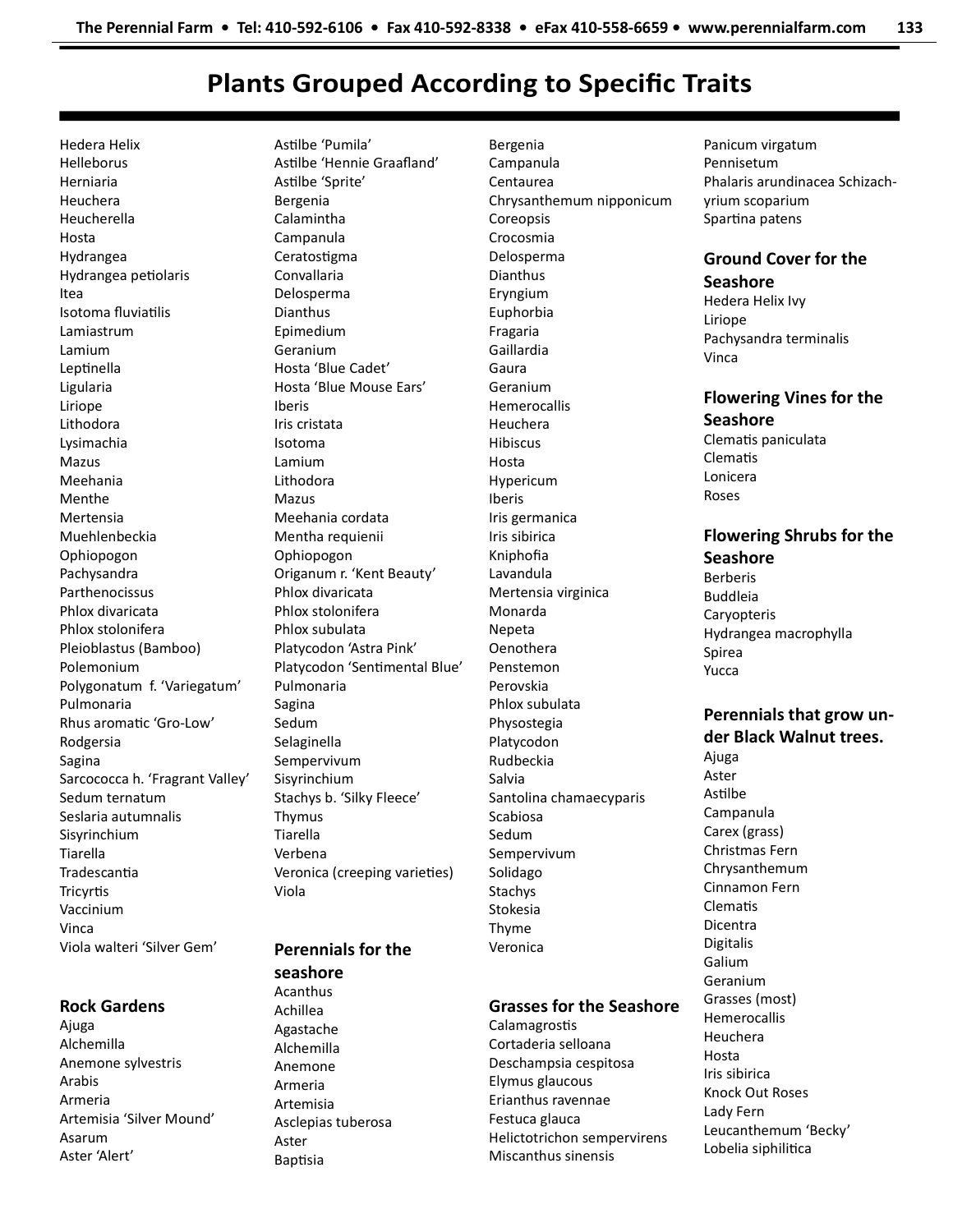# Plants Grouped Acccording to Specific Traits

# NATIVE PLANTS THAT ATTRACT POLLINATORS

### **PERENNIALS**

Actaea racemosa Agastache f. 'Golden Jubillee' Aquilegia c. 'CorbeƩ ' Aquilegia c. 'Little Lanterns' Asarum canadense Asclepias incarnata Asclepias tuberosa Aster d. 'Woods Blue' Aster d. 'Woods Pink' Aster d. 'Woods Purple' Aster novae-anglia 'Purple Dome' Aster o. 'October Skies' Aster divaricatus Baptisia australis Baptisia x 'Lunar Eclipse' Prairieblues Baptisia x 'Purple Smoke' Baptisia x 'Twilight' Prairieblues Baptisia x 'Solar Flare' Prairieblues Chelone glabra Chelone l. 'Hot Lips'Chelone o. 'Tiny Tortuga' Coreopsis grandiflora Coreopsis verticillata Dicentra exima Dicentra f. 'Luxuriant' Echinacea p. 'Green Jewel' Echinacea p. 'Green Twister' Echinacea p. 'Kim's Knee High' Echinacea p. 'Magnus' Echinacea p. 'Pica Bella' Echinacea p. 'PowWow White' Echinacea p. 'PowWow Berry' Echinacea p. 'Prairie Splendor' Echinacea p. 'White Swan' Echinacea x Butterfly 'Orange Skipper' Echinacea x 'Cheyenne Spirit' Echinacea x 'Cleopatra' Echinacea x 'Evening Glow' Echinacea x 'Harvest Moon' Echinacea x 'Solar Flare' Echinacea x. 'Tomato Soup' Eupatorium d. 'Little Joe' Eupatorium m. 'Gateway' Gaillardia Gaura l. Siskiyou Pink' Gaura l. 'So White' Geranium maculatum Geranium m. 'Chatto' Helenium Mariachi 'Fuego' Helenium Mariachi 'Salsa' Helenium Mariachi 'Sombrero' Helianthus a. 'First Light' Helianthus x 'Lemon Queen' Heliopsis h. 'Summer Sun' Heuchera a. 'Dales Strain' Heuchera a. 'Green Spice' Heuchera a. 'Snow Angel' Heuchera v. 'Autumn Bride' Heuchera v. 'Berry Smoothie' Heuchera v. 'Berry Timeless' Heuchera v. 'Caramel' Heuchera v. 'Citronelle' Heuchera v. 'Georgia Peach' Hibiscus moscheutos

Liatris s. 'Floristan' Liatris s. 'Kobold' Lobelia c. 'Black Truffle' Lobelia cardinalis Lobelia siphilitica Monarda bradburiana Monarda d. Balmy 'Purple' Monarda d. Balmy 'Rose' Monarda d. 'Jacob Cline' Monarda d. 'Petite Delight' Monarda fistulosa Monarda x 'Raspberry Wine' Penstemon d. 'Husker Red' Phlox d. 'Blue Moon' Phlox d. 'May Breeze' Phlox g. 'Triple Play' Phlox p. 'David' Phlox p. 'David's Lavender' Phlox p. 'Ice Cap' Phlox p. 'Jeana' Phlox p. 'Nicky' Phlox p. 'Starfire' Phlox p. 'Sweet Summer Queen' Phlox stol. 'Blue Ridge' Phlox stol. 'Home Fires' Phlox stol. 'Sherwood Purple' Phlox sub. 'Amazing Grace' Phlox sub. 'Candy Stripes' Phlox sub. 'Drummond's Pink' Phlox sub. 'Emerald Blue' Phlox sub. 'Purple Beauty' Phlox sub. 'Scarlet Flame' Phlox x 'Forever Pink' Physostegia v. 'Miss Manners' Physostegia v. 'Pink Manners' Pycnanthemum muticum Rudbeckia f. 'Goldstrum' Rudbeckia f. 'Little Goldstar' Rudbeckia l. 'Goldquelle' Rudbeckia . 'Autumn Sun' Rudbeckia maxima Rudbeckia s. 'Little Henry' Salvia l. 'Purple Knockout' Sedum ternatum Senecia aureus Sisyrinchium a. 'Lucerne' Solidago r. 'Fireworks' Solidago sh. 'Solar Cascade' Solidago sph. 'Golden Fleece' Stokesia laevis Tiarella c. 'Brandywine' Tiarella c. 'Elizabeth Oliver' Tiarella c. 'Oakleaf' Tiarella c. 'Running Tapestey' Tiarella x 'Fancy Trails' Tiarella x 'Timbuktu' Vernonia I. 'Iron Butterfly' Vernonia noveboracensis Viola walteri 'Silver Gem'

### FRUITS & BERRIES

Vaccinium c. 'Patriot' Vaccinium x 'Blueberry Glaze' Vaccinium x 'Jelly Bean' Vaccinium x 'Peach Sorbet' Vaccinum x 'Pink Icing'

### FLOWERING SHRUBS

Arctostaphylos uva-ursi Cephalanthus occidentlis Clethra a. 'Hummingbird' Cornus s. 'Baileyi' Gautheria procumbens Hydrangea a. 'Annabelle' Hydrangea q. 'Queen of Hearts' Hydrangea q. 'Ruby Slippers' Ilex v. 'Winter Red' Itea v. 'Henry's Garnet' Itea v. 'Little Henry' Leucothoe axillaris Yucca filamentosa

### FLOWERING VINES

Campsis r. 'Flava' Campsis r. 'Flamenco' Campsis r. 'Indian Summer' Lonicera s. 'John Clayton' Lonicera s. 'Major Wheeler' Parthenocissus quinquefolia Wisteria f. 'Amethyst Falls'

# NATIVE PLANTS

**Native Perennials** Actaea (Cimicifuga) Agastache foeniculum Amsonia Aquilegia canadensis Aruncus dioicus Asclepias Asarum Aster (Symphyotrichum) **Baptisia** Boltonia Chelone Cimicifuga racemosa Coreopsis varieties Chrysogonum Dicentra formosa Dicentra eximia Echinacea Eupatorium Filipendula Gaillardia Gaura Helenium Helianthus **Helionsis** Heuchera americana Heuchera villosa Hibiscus moscheutos Iris versicolor Liatris Lobelia Mertensia Monarda Oenothera Pachysandra procumbens Penstemon Phlox Physostegia Polemonium Pycnanthemum